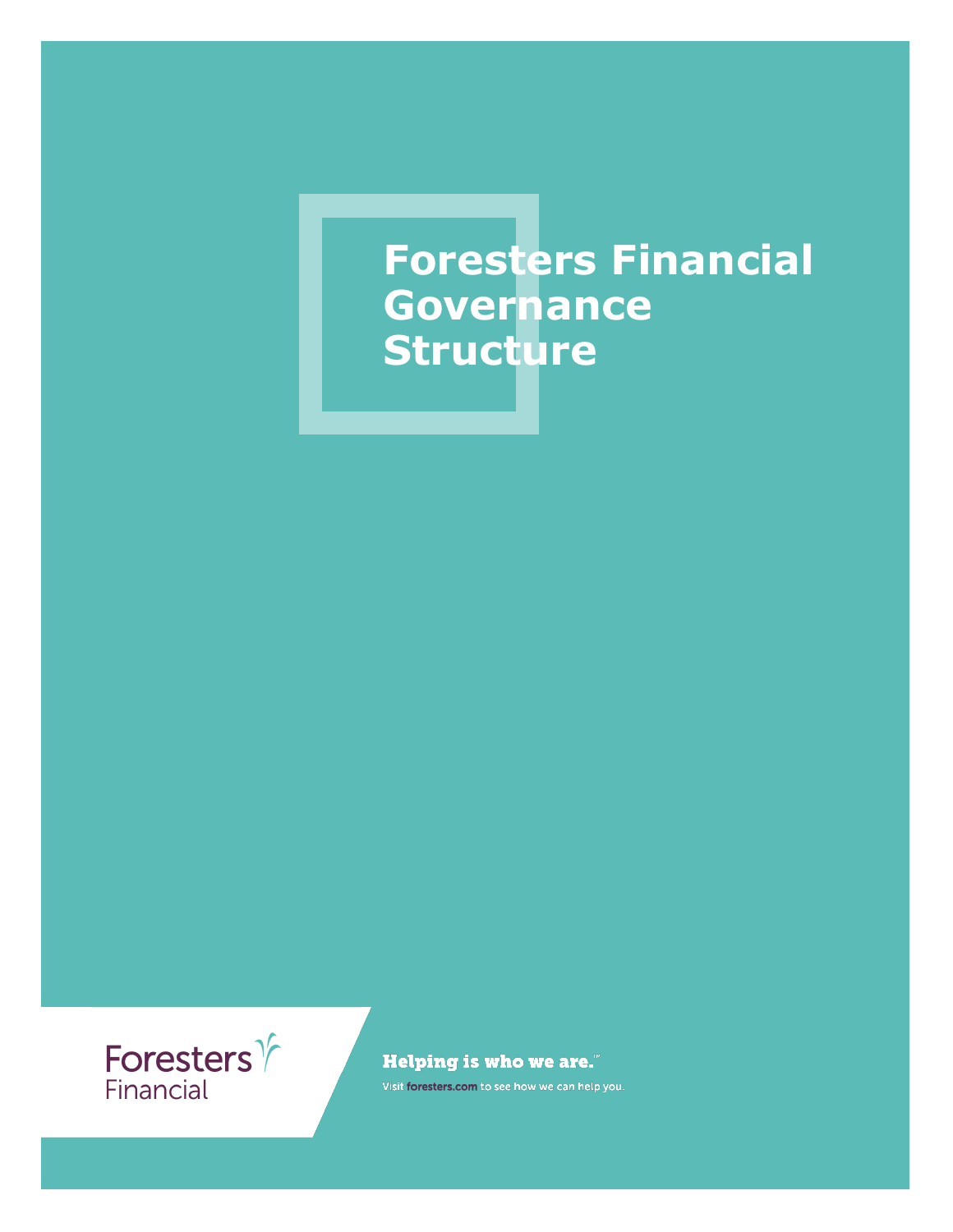#### **About Foresters**

- Foresters is a member-based and community-spirited mutual organisation
- We operate in the UK, Canada and the United States
- Our Purpose is to champion the well-being of families through quality financial products, unique member benefits1, and inspiring community activities
- Our customers are also our members
	- Members have access to valuable benefits, services and products not available from traditional financial companies

#### **About Foresters Governance**

- Foresters has a representative form of government
- Decisions are guided by the Constitution, which provides the framework of laws and principles by which we operate
- Foresters Member Network has a three-tiered governance structure supported by its elected member leaders:
	- Branch Councils
	- Regional Councils
	- International Assembly



<sup>1</sup> Foresters Financial member benefits are non-contractual, subject to benefit specific eligibility requirements, definitions and limitations and may be changed or cancelled withoutnotice.

 $\overline{2}$